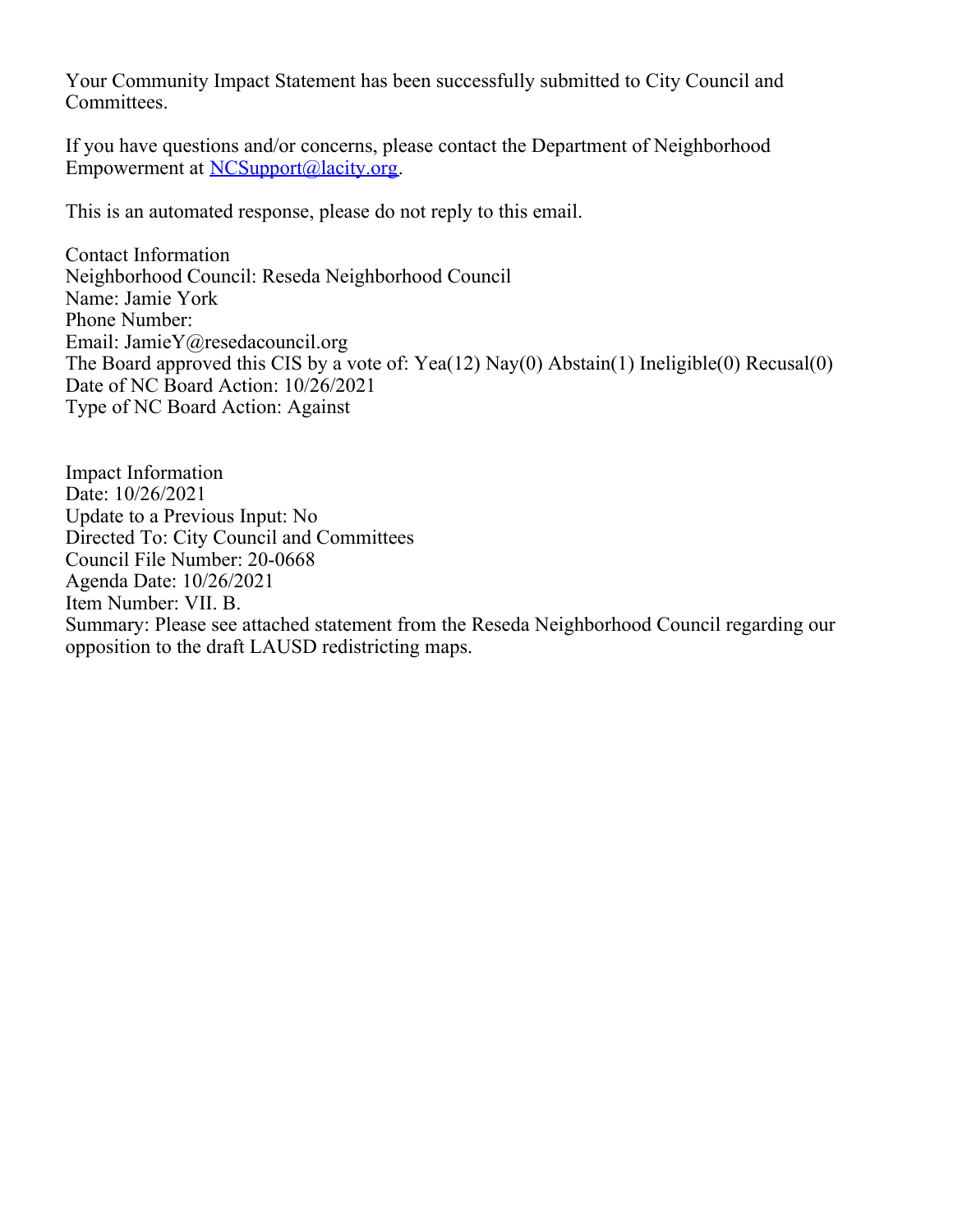

**Reseda Neighborhood Council**

**DJ FRANK** PRESIDENT **MAYA WHITECLOUD** VICE-PRESIDENT **JAMIE YORK SECRETARY ANGELA SABORIO** TREASURER **MICHELLE GALLAGHER** PARLIAMENTARIAN **VICTOR SABORIO** SERGEANT-AT ARMS

**THOMAS BOOTH SHARON BREWER KARLA ESCOBAR REEMA HAQUE JENNIFER HUNT GUDERNATCH MAYA HWANG GUILLERMO MORALES-VITOLA ANAT INDIG-PEDDICORD JOE PHILLIPS MARIA SKELTON**

Council File [20-0668](https://cityclerk.lacity.org/lacityclerkconnect/index.cfm?fa=ccfi.viewrecord&cfnumber=20-0668) Redistricting Process / 2020 Decennial United States Census Data

# **Reseda Neighborhood Council position on Draft LAUSD Redistricting Maps**

The Reseda Neighborhood Council, understanding that the Commission's work is nearly complete, nonetheless requests a minor change to the currently proposed maps. We also would like to raise a red flag on the currently circulating revised Sanchez map.

#### **Maintain communities of interest**

As of this writing, the publicly available draft maps are not in compliance with the Commission's goal to "[[m\]aintain communities of interest as much](https://redistricting2021.lacity.org/LAUSDRC/html/about_vision.html) as possible…" In accordance with this principle, Reseda must remain in a single district. Whichever map is adopted, Reseda must remain whole and not be split into two school board districts. In addition, we desire to stay with other neighborhoods located in the valley rather than be included with coastal communities that do not reflect the needs of our students. We do not believe that students in the Pacific Palisades reflect the characteristics of students in Reseda nor do they face the same struggles. If these maps reflect a desire to keep communities of schools together, then we also suggest there should be a similar focus on keeping neighborhoods together. Indeed, areas such as Studio City and Sherman Oaks are more similar to District 4 than they are District 3 and this change could easily be made and allow for contiguous maps. This would respect both communities of schools and neighborhoods.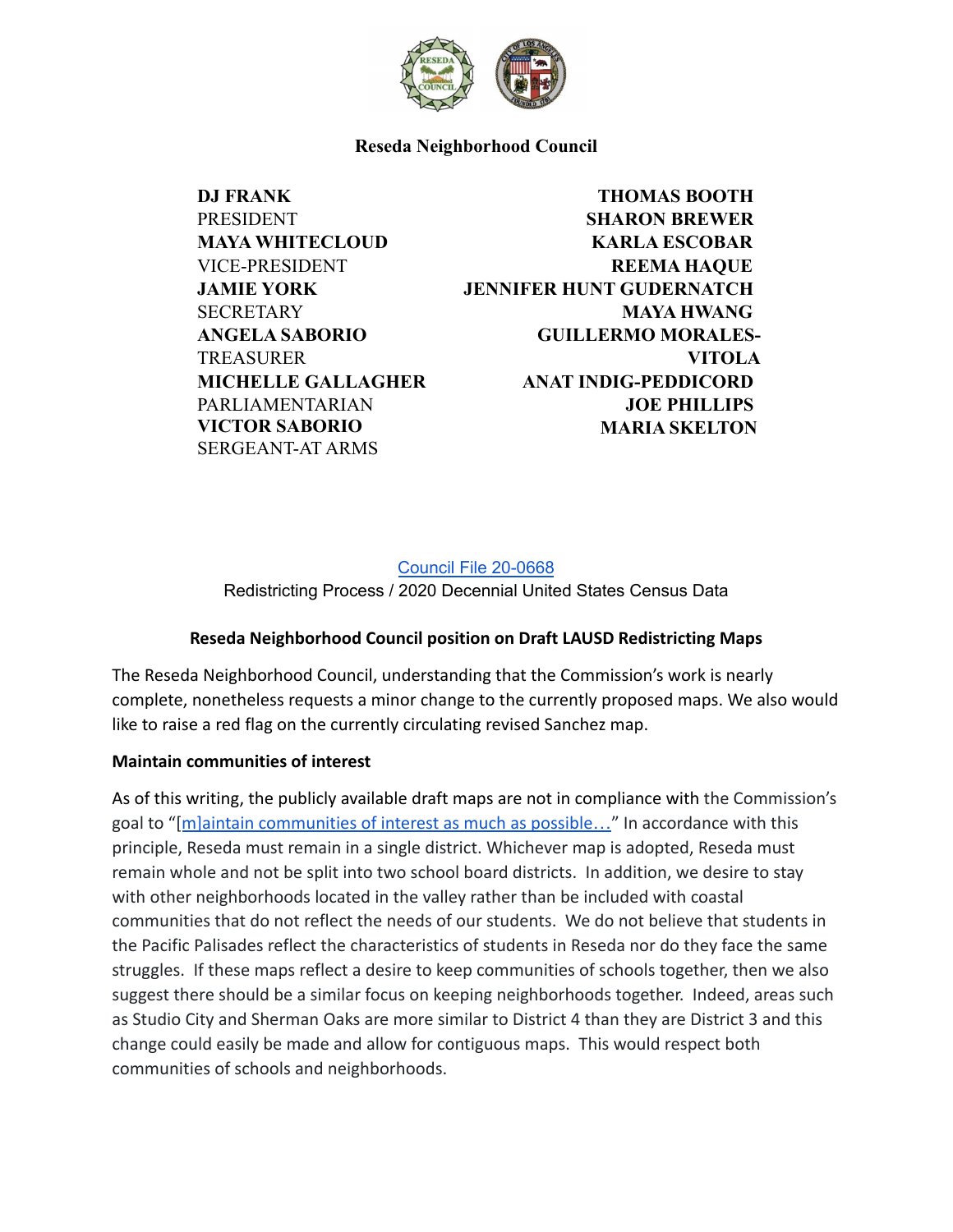

### **Promote civic engagement**

Moreover, the publicly available draft maps are not in compliance with the Commission's stated value of promoting civic engagement. The draft maps split Reseda into two districts (3 and 4). This disenfranchises the portion of Reseda which will have their LAUSD representative changed. This is particularly concerning, since under the current, Commission-Approved, City Council redistricting proposal, Reseda is similarly changed and our entire neighborhood is similarly disenfranchised by having our representative switched out from under us. Should our community have to face a drastic change to both of our elected representatives?

### **Citizens of the World Charter School Issue - Politics must not drive the redistricting process**

The decision to split Reseda between two LAUSD districts, one of which we have never been associated with, is puzzling. That is, it is puzzling until you understand that there is a controversial charter school, Citizens of the World Charter, taking space from one of our elementary schools, Shirley Avenue Elementary School. Splitting Reseda between two school districts appears motivated by a desire to move Shirley Avenue Elementary School into a district with a representative more friendly to Citizens of the World Charter School, which shares space with Shirley Avenue. The Citizens of the World Charter School space sharing arrangement has been a hot button issue in the local area in part due to funds owed by this charter school to LAUSD totaling over \$1 million for over allocation penalties. These over allocations have stripped Shirley Elementary of their therapy rooms and robotics program. Citizens of the World Charter school takes resources from our local school and local children and yet enrolls significantly less English language learners, less children with disabilities, and less socioeconomically disadvantaged children compared to Shirley Avenue. These maps would "resolve" the issue by removing the elected representative from the area. This is exactly the kind of thing any redistricting process that claims to be independent must avoid.

There is no apolitical reason why Shirley Avenue Elementary should be split from the rest of Reseda. Please take this opportunity to play fair.

# **Double Disenfranchisement – Sanchez Map**

The Reseda Neighborhood Council is categorically opposed to the late arriving Sanchez map. This late-coming map does not allow for significant community participation and moreover it does the expressed opposite request of the Reseda citizens who have voiced their opposition to disenfranchisement through the redistricting process. The passing of this map would represent a double disenfranchisement for much of our neighborhood as the proposed city council map also strips our neighborhood of our elected city representative. The LAUSD commission must not be complicit in stripping our minority majority neighborhood of yet another representative. Historically, Reseda has been part of districts 3 and 6. We have never been part of district 4. Does the commission believe it is appropriate to strip our neighborhood due to our higher poverty rates or perhaps our higher diversity? We deserve a true say and a true voice in this process. It is shamelessly unacceptable that the commission would even present such a map.